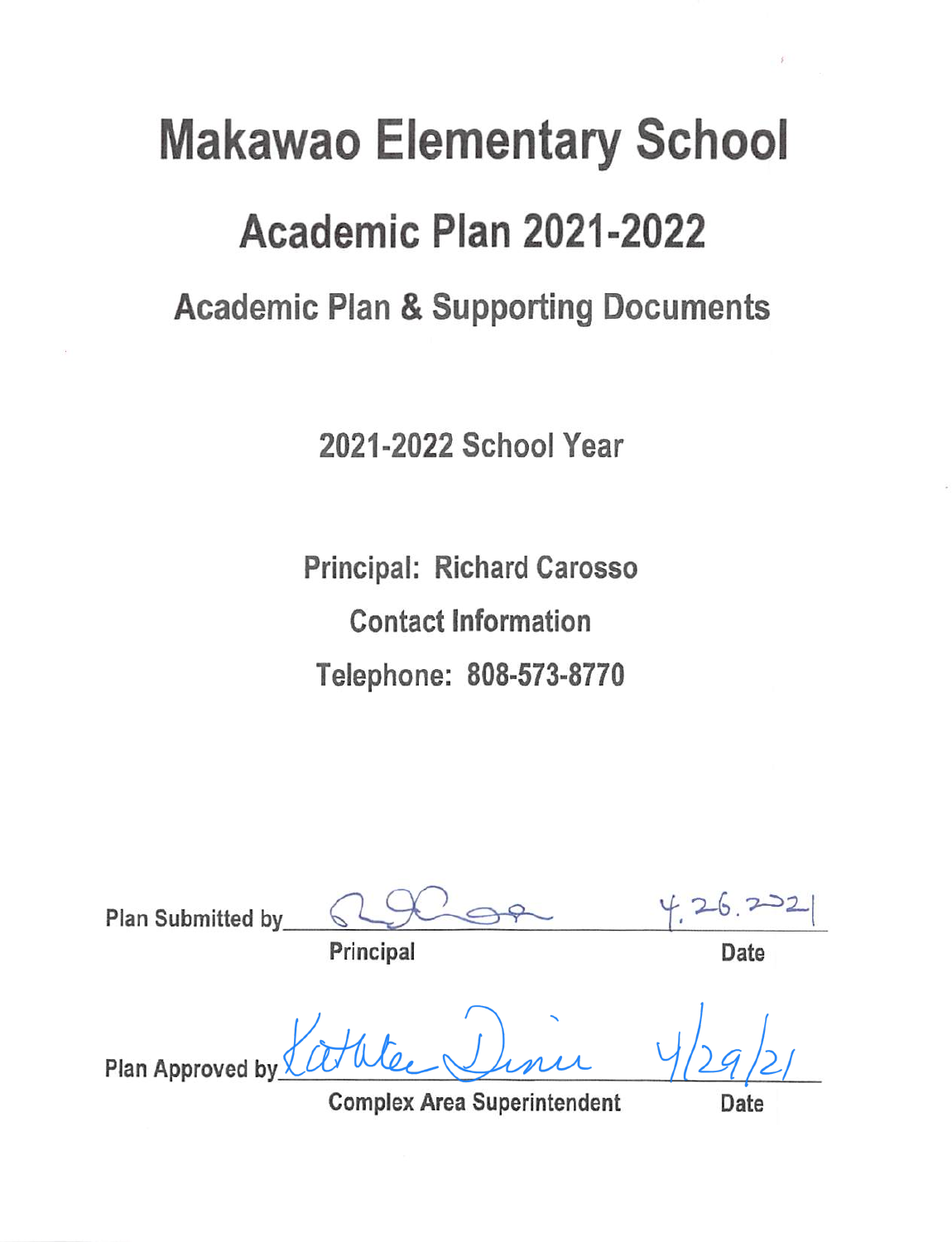

# Academic Plan 2021-2022

Makawao Elementary School

3542 Baldwin Ave Makawao, HI 96768 (808) 727-5700 http://www.makawao.k12.hi.us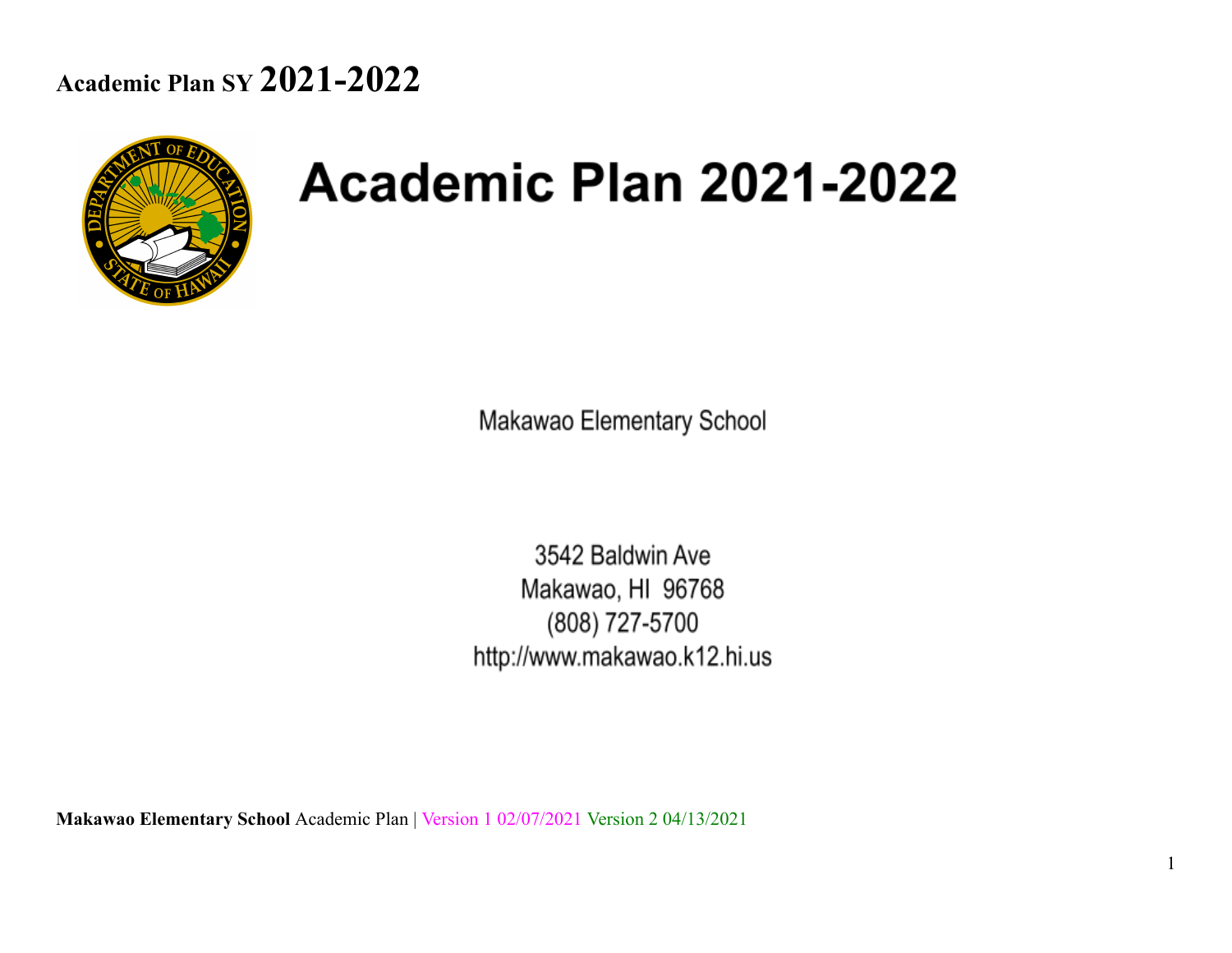| Where are we now? $(SW1 & SW6)$                                                                                                                                                                         |                                                                                                                                                                                                                                                                                                                                                                                                                                                                                                                                                                                                                                                                                                                                                                                                                                                                                                                                                                                                                                                                              |
|---------------------------------------------------------------------------------------------------------------------------------------------------------------------------------------------------------|------------------------------------------------------------------------------------------------------------------------------------------------------------------------------------------------------------------------------------------------------------------------------------------------------------------------------------------------------------------------------------------------------------------------------------------------------------------------------------------------------------------------------------------------------------------------------------------------------------------------------------------------------------------------------------------------------------------------------------------------------------------------------------------------------------------------------------------------------------------------------------------------------------------------------------------------------------------------------------------------------------------------------------------------------------------------------|
| Prioritize school's needs as                                                                                                                                                                            | Need: Ensure that best-practice high-engagement Tier 1 instruction and Tier 1 differentiation strategies are used with integrity                                                                                                                                                                                                                                                                                                                                                                                                                                                                                                                                                                                                                                                                                                                                                                                                                                                                                                                                             |
| identified in one or more of                                                                                                                                                                            | and fidelity to educate the whole child.                                                                                                                                                                                                                                                                                                                                                                                                                                                                                                                                                                                                                                                                                                                                                                                                                                                                                                                                                                                                                                     |
| the following needs                                                                                                                                                                                     | ○ Use the Data Team process to collaborate and inform instruction in support of differentiation and high expectations for                                                                                                                                                                                                                                                                                                                                                                                                                                                                                                                                                                                                                                                                                                                                                                                                                                                                                                                                                    |
| assessments:                                                                                                                                                                                            | all students.                                                                                                                                                                                                                                                                                                                                                                                                                                                                                                                                                                                                                                                                                                                                                                                                                                                                                                                                                                                                                                                                |
| • Comprehensive Needs<br>Assessment (Title I<br>Schools)<br>• WASC Self Study<br>• WASC Category B:<br><b>Standards Based</b><br><b>Student Learning:</b><br>Curriculum,<br>instruction                 | Continue to promote the culture of collaboration around increasing consistency in curriculum pacing, monitoring,<br>$\circ$<br>grading, rubrics, and expectations for school-wide fidelity for both academics and the General Learner Outcomes<br>(GLOs).<br>Continue to support and implement the Inclusive Model and differentiated instructional strategies.<br>$\circ$<br>Continue to support teachers in the Next Generation Science Standards (NGSS) and Social Studies standards.<br>$\circ$<br>Support teachers with Professional Development towards understanding and implementing Project-Based Learning<br>$\circlearrowright$<br>$(PBL)$ .<br>Integrate the GLOs to provide opportunities for students to demonstrate proficiency and growth.<br>$\circ$<br>Continue the policy and culture of collaboration by providing mentoring/coaching for all members of the school<br>$\circlearrowright$<br>community.<br>Collaborate with District supported MTSS-R initiative to improve systems for Tier 1 instruction and identification of<br>$\circlearrowright$ |
| • WASC Category C:<br><b>Standards Based</b><br><b>Student Learning:</b><br>Instruction<br>• WASC Category D:<br><b>Standards Based</b><br><b>Student Learning:</b><br>Assessment and<br>Accountability | multi-tiered strategies and supports.<br>Need: Continue to expand on a differentiated Response to Intervention (RtI) process both academically and behaviourally for<br>$\bullet$<br>all students (ie: ELL, disadvantaged, etc.)<br>Continue to refine reading RtI.<br>$\bigcirc$<br>Continue to discuss the implementation of math RtI.<br>O<br>Continue to support "Second Step", a school-wide social/emotional learning program.<br>$\circ$                                                                                                                                                                                                                                                                                                                                                                                                                                                                                                                                                                                                                              |
| • WASC Critical Areas for<br>Follow-Up                                                                                                                                                                  | Need: Increase parental involvement/engagement to educate the whole child.<br>$\bullet$<br>Continue on-campus family events (i.e., May Day, Open House, Fall Parade, Santa's Workshop, Kindergarten<br>$\circ$<br>Orientation, Fun Run, etc.)<br>Continue parent communication through various media (i.e., Twitter, Makawao School website, Ho'olaulima,<br>$\circ$<br>Instagram, Synervoice, classroom newsletters, etc.)<br>Implement academic-based events for parents and students.<br>$\circ$                                                                                                                                                                                                                                                                                                                                                                                                                                                                                                                                                                          |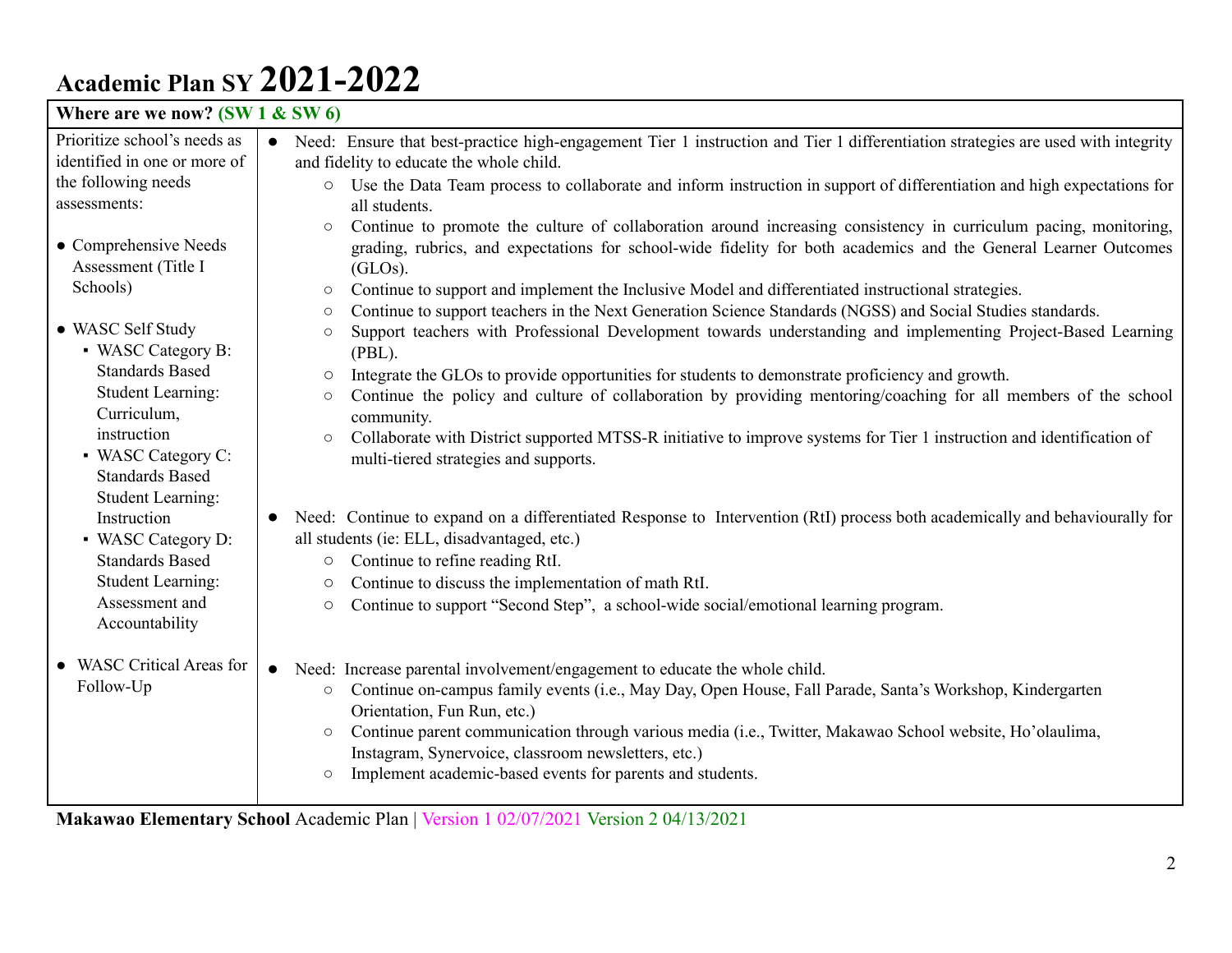**(SW 1 & SW 6) Addressing Equity: Subgroup Identification** In order to address equity, list the targeted subgroup(s) and their identified needs. \*\*Specific enabling activities listed in the academic plan should address identified subgroup(s) and their needs. ● English Language Learners (ELL) students: Need experiences in language and vocabulary development Language and vocabulary development will be supported through ○ ELL Wonders instructional and assessment materials ○ ELL Part-time teacher ○ Enhanced Core Reading Instruction (ECRI) Special education students: Three percent of grades 3, 4, and 5 need to demonstrate proficiency in reading Special education students will be supported through ○ WonderWorks instructional and assessment materials ○ Inclusive practices ○ Supplemental online programs ○ Enhanced Core Reading Instruction (ECRI) ● Disadvantaged students: Need more rigorous academic experiences Disadvantaged students will be supported through ○ Differentiated activities ○ Wonders program ○ Ready Classroom Mathematics ○ Supplemental online programs ○ Enhanced Core Reading Instruction (ECRI)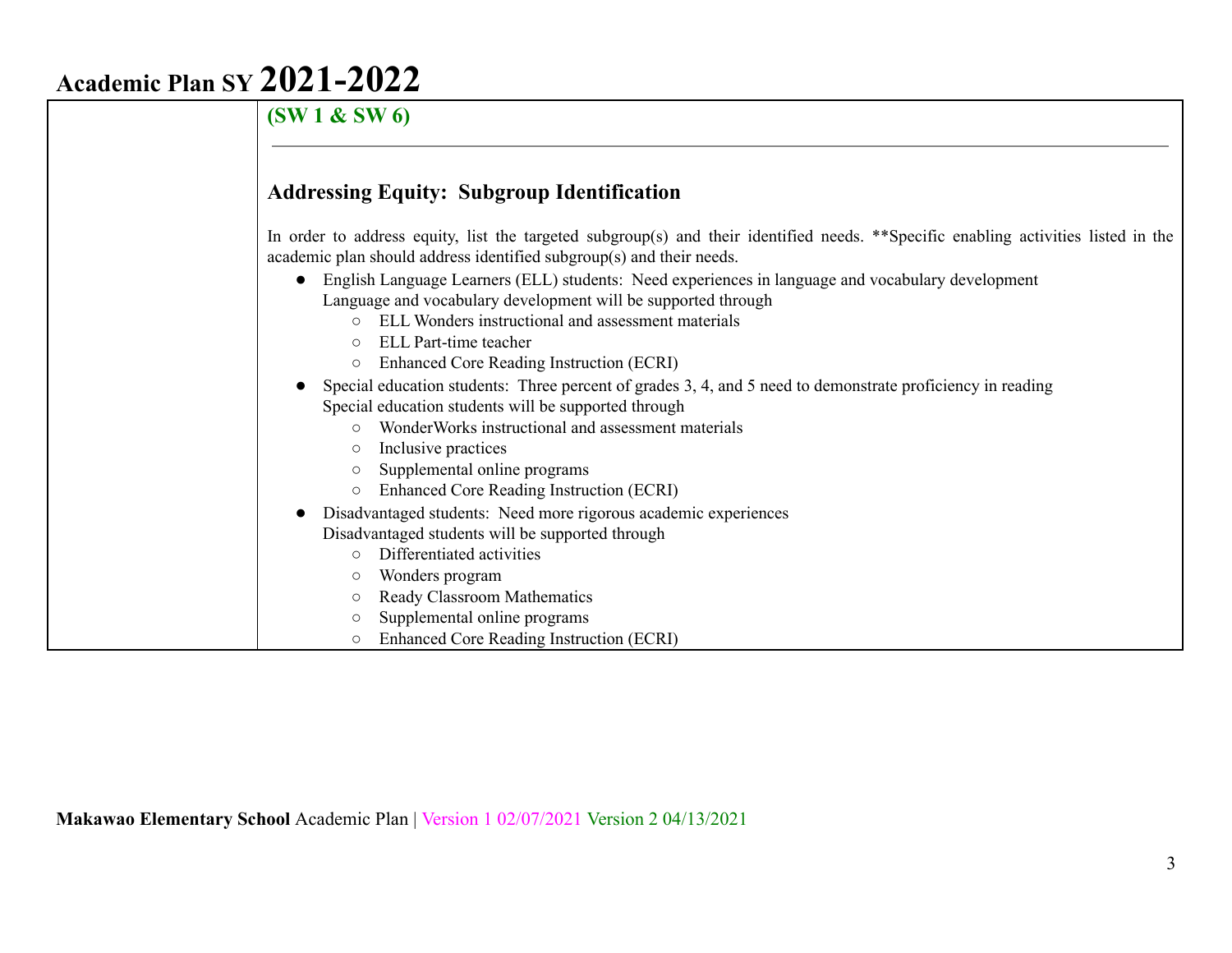| <b>ORGANIZE:</b> Identify your Academic Review Team Accountable Leads. (SW 2) |                                                                           |
|-------------------------------------------------------------------------------|---------------------------------------------------------------------------|
| Name and Title of ART Team Accountable Lead                                   | Responsible for implementation of the school's strategies and initiatives |
| Richard Carosso - Principal                                                   | 1. ART Lead, Facilitator                                                  |
| Joleen Pilotin - NCT (RTI Coordinator and ECRI Coach)                         | 2. Participant                                                            |
| Jennifer Bass - NCT (Librarian and WASC Co-Lead)                              | 3. Participant                                                            |
| Ashley Kersmarki - Teacher (Representing SPED)                                | 4. Participant                                                            |
| Rhonda Fonseca - Teacher (Representing Grades K-1)                            | 5. Participant                                                            |
| Amanda Valentine-Borling - Teacher (Representing Grades 2-3)                  | 6. Participant                                                            |
| Martin Hamilton - Teacher (Representing Grades 4-5)                           | 7. Participant                                                            |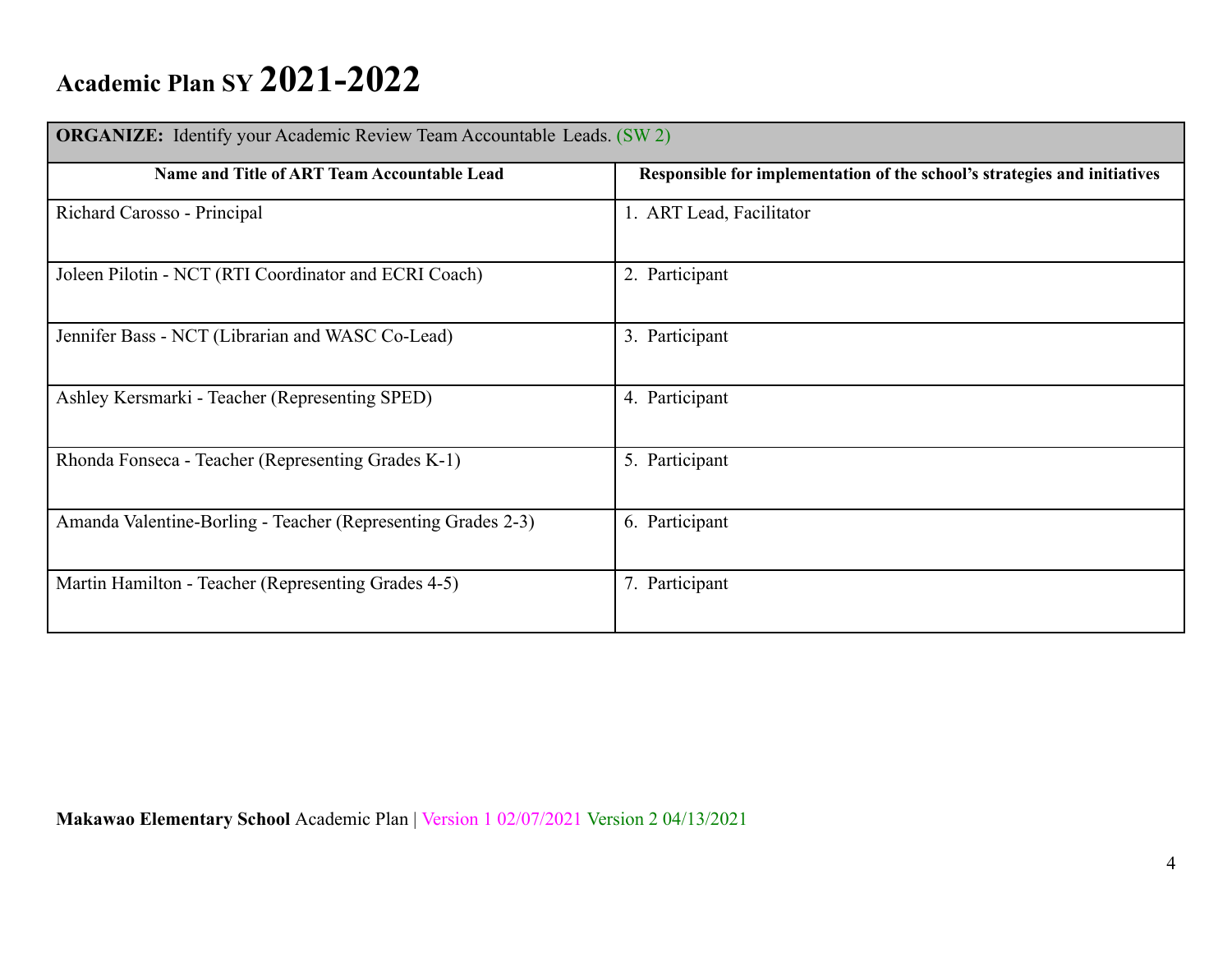**Goal 1: Student Success.** All students demonstrate they are on a path toward success in college, career and citizenship.

- ☐ *Objective 1: Empowered - All students are empowered in their learning to set and achieve their aspirations for the future.*
- □ **Objective 2: Whole Child** All students are safe, healthy, and supported in school, so that they can engage fully in high-quality educational opportunities.
- □ **Objective 3: Well Rounded** All students are offered and engage in rigorous, well rounded education so that students are prepared to be successful in their post-high school goals.
- □ **Objective 4: Prepared and Resilient** All students transition successfully throughout their educational experiences.

| <b>Outcome:</b> By the end of the next school year,                                                                                                                                                                                      | <b>Rationale:</b>                                                                                                                                      |
|------------------------------------------------------------------------------------------------------------------------------------------------------------------------------------------------------------------------------------------|--------------------------------------------------------------------------------------------------------------------------------------------------------|
| Students will be able to demonstrate proficiency and/or growth academically,<br>behaviourally, and socially through the rigorous, engaging, and differentiated<br>learning opportunities as provided by members of the school community. | To prepare all students for success in school, college, career, and citizenship, so<br>they may constructively contribute to our 21st century society. |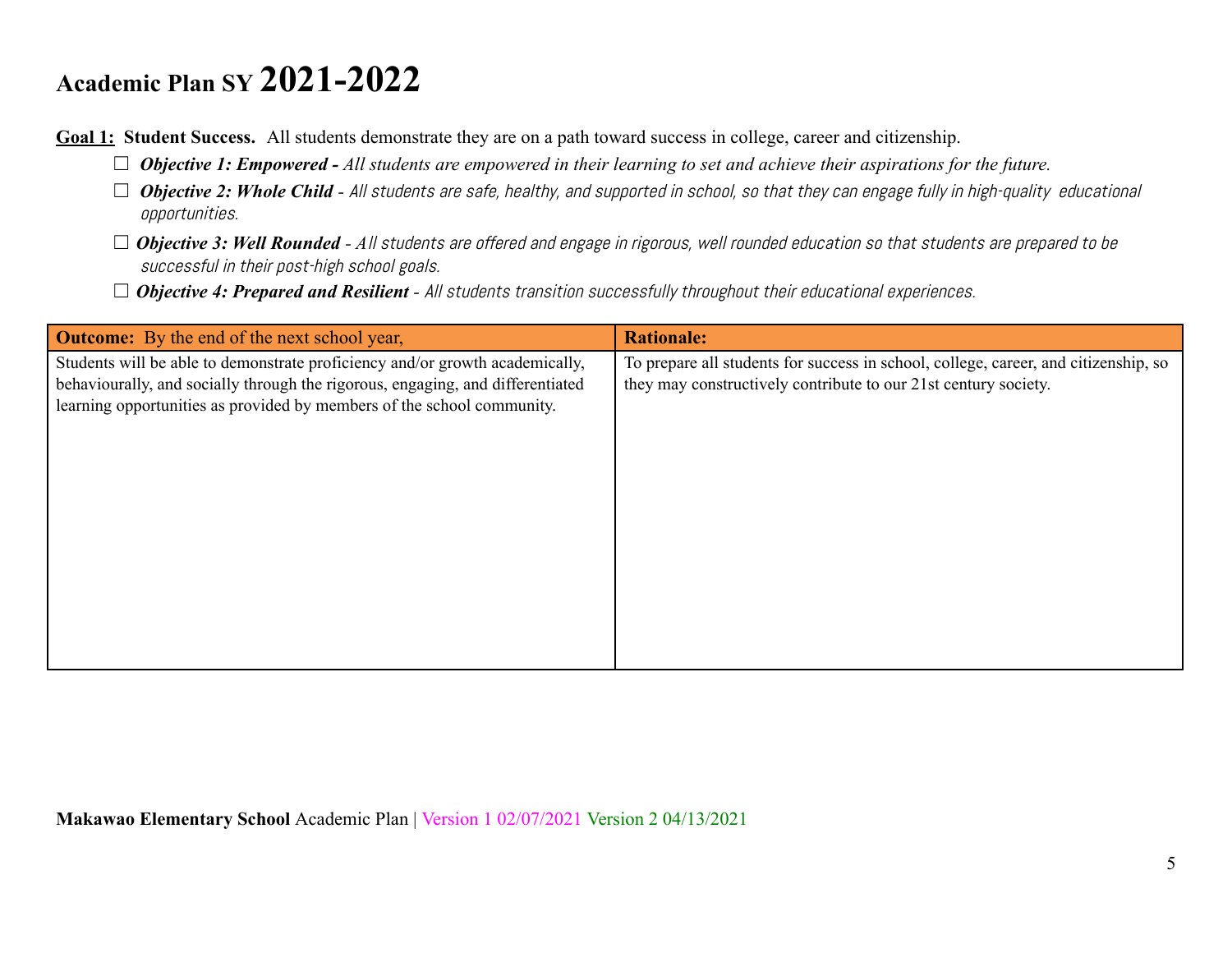| <b>Planning</b>                                                                                                                                                                             |                                                                                                                                                                                                                                                                                                                                                                                                                                                                                                                                                                                                                                                                                                                                                                                                                                                                                                               |                                                |                                                      | <b>Funding</b>                                                                                                                          | <b>Interim Measures of</b><br><b>Progress</b>                                                                                                                                                                                                                                                                          |
|---------------------------------------------------------------------------------------------------------------------------------------------------------------------------------------------|---------------------------------------------------------------------------------------------------------------------------------------------------------------------------------------------------------------------------------------------------------------------------------------------------------------------------------------------------------------------------------------------------------------------------------------------------------------------------------------------------------------------------------------------------------------------------------------------------------------------------------------------------------------------------------------------------------------------------------------------------------------------------------------------------------------------------------------------------------------------------------------------------------------|------------------------------------------------|------------------------------------------------------|-----------------------------------------------------------------------------------------------------------------------------------------|------------------------------------------------------------------------------------------------------------------------------------------------------------------------------------------------------------------------------------------------------------------------------------------------------------------------|
| <b>Desired Outcome</b>                                                                                                                                                                      | <b>Enabling Activities</b><br>(Indicate year(s) of implementation<br>in next column)                                                                                                                                                                                                                                                                                                                                                                                                                                                                                                                                                                                                                                                                                                                                                                                                                          | <b>School</b><br>Year(s) of<br><b>Activity</b> | <b>ART</b><br><b>Accountable</b><br>$\text{Lead}(s)$ | <b>Source of Funds</b><br>(Check applicable boxes to<br><i>indicate source of funds)</i>                                                | Define the relevant data used to<br>regularly assess and monitor<br>progress                                                                                                                                                                                                                                           |
| 1. Ensure that<br>best-practice<br>high-engagement Tier 1<br>instruction and Tier 1<br>differentiation strategies<br>are used with integrity<br>and fidelity to educate<br>the whole child. | 1. Use the Data Team process to<br>collaborate and inform instruction in<br>support of differentiation and high<br>expectations for all students. (SW 6)<br>2. Continue to support and implement<br>the Inclusive Model and differentiated<br>instructional strategies. (SW 6)<br>3. Continue to support teachers in the<br><b>Next Generation Science Standards</b><br>(NGSS) and Social Studies standards.<br>$(SW_0)$<br>4. Support teachers towards<br>understanding and implementing<br>Project-Based Learning (PBL). (SW 6)<br>5. Focus on increasing consistency in<br>monitoring, grading, rubrics,<br>expectations for grade levels and school<br>wide in both academic and GLO areas.<br>(SW <sub>6</sub> )<br>6. Continue the policy and culture of<br>collaboration by providing<br>mentoring/coaching for all members of<br>the school community to support grade<br>level curriculum pacing and | 2021-2022                                      | ART team<br>members                                  | X WSF<br>X Title I<br>$\Box$ Title II<br>$\Box$ Title III<br>$\Box$ IDEA<br>$\Box$ Homeless<br>$\Box$ CTE<br>$\Box$ Other<br>$\Box$ N/A | Universal Screeners for reading and<br>math data<br>DIBELS (grades K-5) data<br>Wonders assessments<br><b>ECRI</b><br>Ready Classroom Mathematics<br>assessments<br>Walkthroughs/observations<br><b>SBA</b> scores<br>NGSS rubrics<br><b>Report Card</b><br><b>Student Survey</b><br>MTSS-R<br><b>BKM</b> Math Project |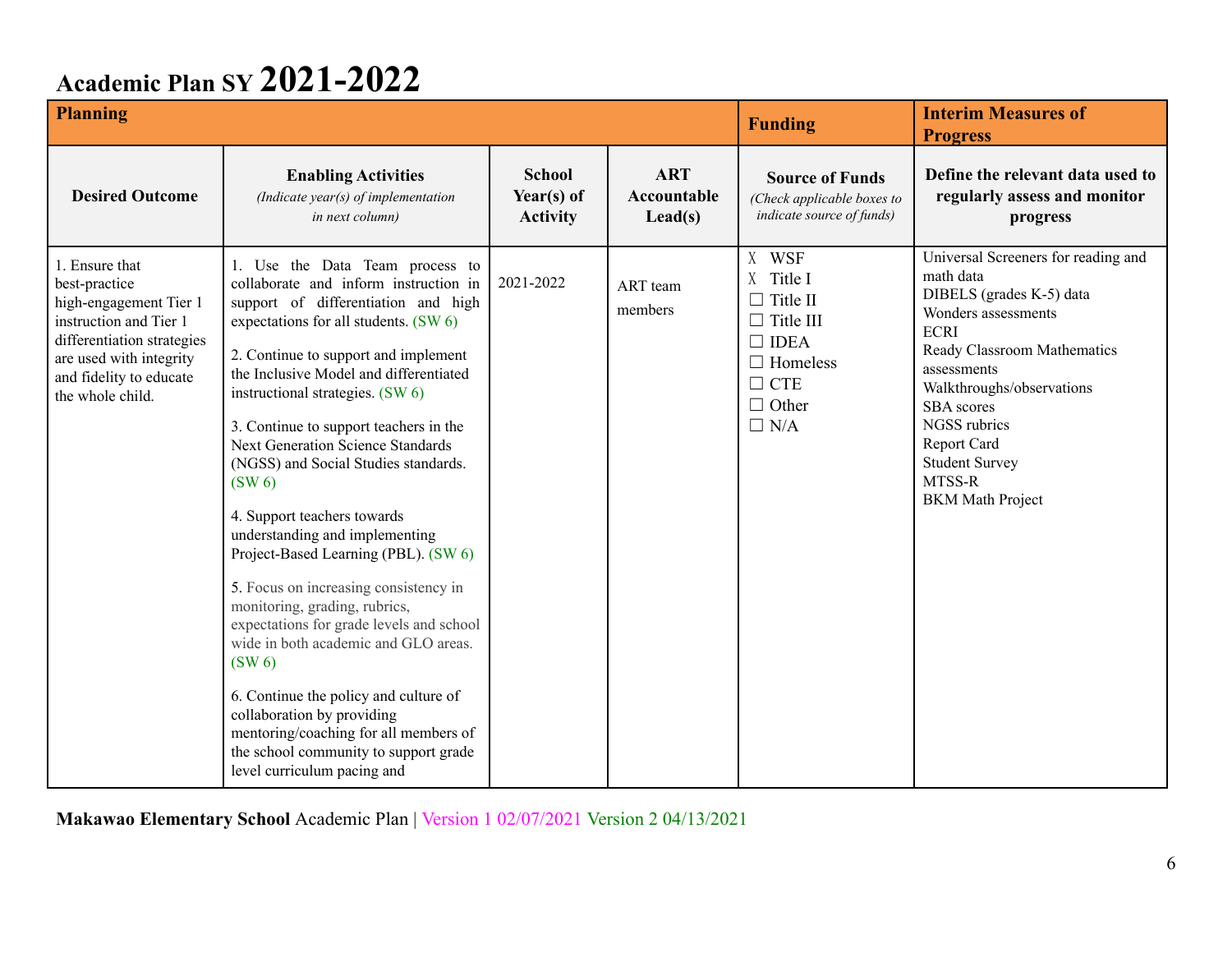|                                                                                                                                                        | implementation. $(SW 6)$<br>7. Collaborate with District supported<br>MTSS-R initiative to improve systems<br>for Tier 1 instruction and identification<br>of multi-tiered strategies and supports.<br>$(SW_6)$                                                                                                                                                                                                                                                                                                                                                              |                        | ART team | X WSF                                                                                                                     | Universal Screeners for reading and                                                                                                                                                                                                                                    |
|--------------------------------------------------------------------------------------------------------------------------------------------------------|------------------------------------------------------------------------------------------------------------------------------------------------------------------------------------------------------------------------------------------------------------------------------------------------------------------------------------------------------------------------------------------------------------------------------------------------------------------------------------------------------------------------------------------------------------------------------|------------------------|----------|---------------------------------------------------------------------------------------------------------------------------|------------------------------------------------------------------------------------------------------------------------------------------------------------------------------------------------------------------------------------------------------------------------|
| 2. Continue to expand on<br>a differentiated RtI<br>process both<br>academically and<br>behaviourally to promote<br>student proficiency and<br>growth. | 1. Continue to systematize and refine<br>academic response to intervention (RtI)<br>processes and structures for all students<br>to include multi-tiered system of<br>supports and transitions. (SW 6)<br>2. Math and Reading interventions,<br>including tutoring, will be provided to<br>students who fall below the learning<br>expectations. (SW 6)<br>3. Continue to implement "Second<br>Step" social emotional learning<br>program. $(SW 6)$<br>4. Promote inclusive practices to serve<br>all students in working with peers to<br>close the achievement gap. (SW 6) | 2021-2022<br>2021-2022 | members  | X Title I<br>$\Box$ Title II<br>X Title III<br>$\Box$ IDEA<br>$\Box$ Homeless<br>$\Box$ CTE<br>$\Box$ Other<br>$\Box$ N/A | math data<br>eCSSS documentation<br>Wonders assessments<br><b>ECRI</b><br>Ready Classroom Mathematics<br>assessments<br>ELL WIDA data<br>DIBELS data<br>GLO data<br>Panorama Survey<br>SQS data<br><b>Behavioral RtI Screener</b><br>MTSS-R<br><b>BKM</b> Math Project |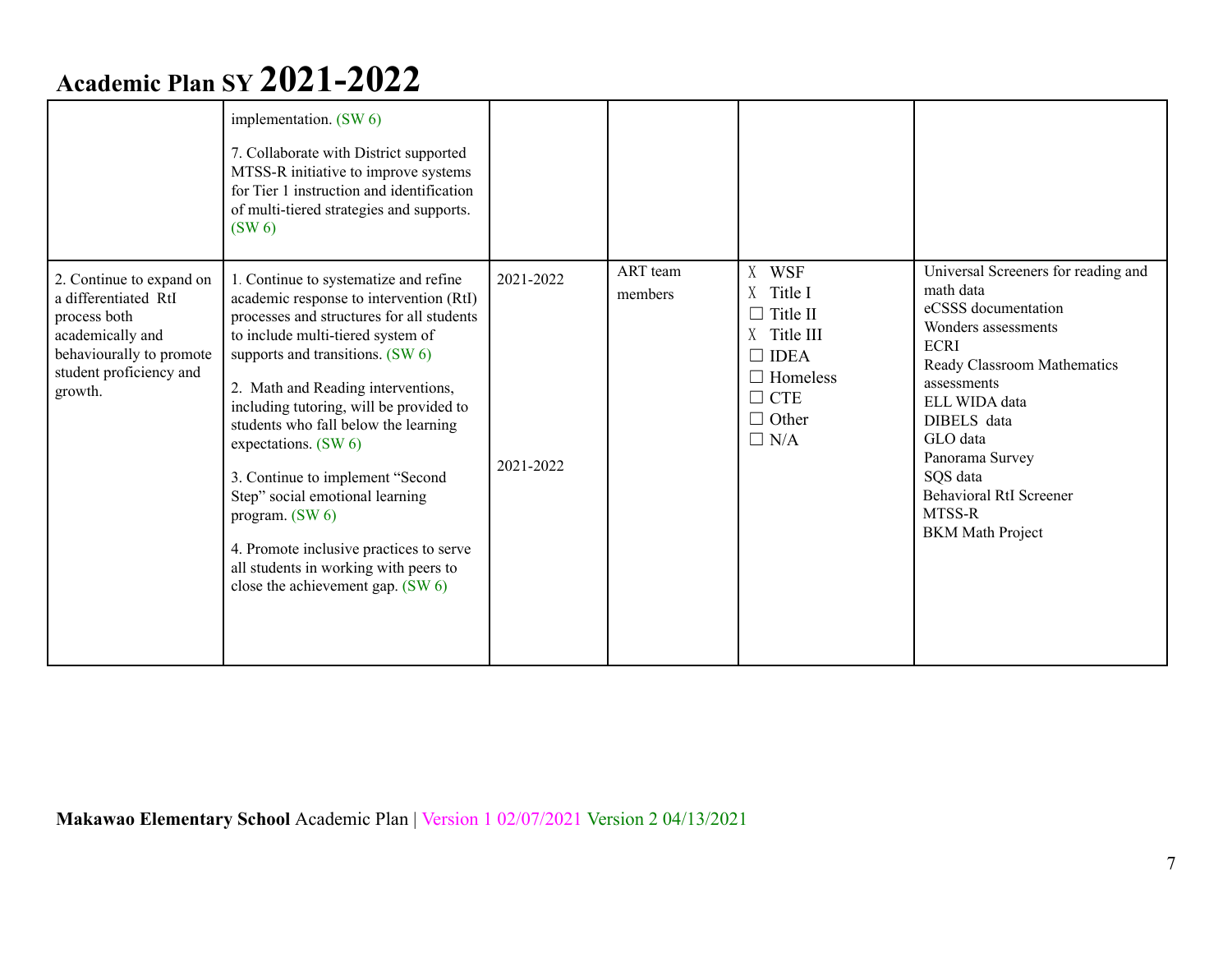**Goal 2: Staff Success**. **Makawao Elementary School** has a high-performing culture where employees have the training, support and professional development to contribute effectively to student success.

| <b>Outcome:</b> By the end of the next school year,                          | <b>Rationale:</b>                                                              |
|------------------------------------------------------------------------------|--------------------------------------------------------------------------------|
| Teachers and staff will be highly competent in implementing and providing    | Students will be prepared for 21st century knowledge and expectations in       |
| rigorous and engaging academic and social-emotional curriculum with fidelity | school, college, career, and citizenship by receiving a high-quality education |
| and integrity.                                                               | delivered by highly-effective teachers and staff.                              |

| Planning                                                                                                                                                     |                                                                                                                                                                                                                                                                                                                                                                                                                                 |                                                |                                               | Funding                                                                                                                                | <b>Interim Measures of Progress</b>                                                                                                                                                |
|--------------------------------------------------------------------------------------------------------------------------------------------------------------|---------------------------------------------------------------------------------------------------------------------------------------------------------------------------------------------------------------------------------------------------------------------------------------------------------------------------------------------------------------------------------------------------------------------------------|------------------------------------------------|-----------------------------------------------|----------------------------------------------------------------------------------------------------------------------------------------|------------------------------------------------------------------------------------------------------------------------------------------------------------------------------------|
| <b>Desired Outcome</b>                                                                                                                                       | <b>Enabling Activities</b><br>(Indicate year(s) of implementation<br><i>in next column)</i>                                                                                                                                                                                                                                                                                                                                     | <b>School</b><br>Year(s) of<br><b>Activity</b> | <b>ART</b><br>Accountable<br>$\text{Lead}(s)$ | <b>Source of Funds</b><br>(Check applicable boxes<br>to indicate source of<br>funds)                                                   | Define the relevant data used to<br>regularly assess and monitor<br>progress                                                                                                       |
| 1. Provide professional<br>development (PD) and<br>other supports to<br>teachers, staff and/or<br>parents, so they may<br>ensure optimum student<br>success. | 1. Provide ongoing PD and breakout<br>sessions centered around core instruction<br>and differentiated practices (ECRI and<br>Ready Classroom Mathematics). (SW 6)<br>2. Provide school-wide PD to support<br>"Second Step", the social-emotional<br>system/program. $(SW 6)$<br>3. Provide school-wide PD to support<br>tiered intervention (iReady) and inclusive<br>practices. $(SW 6)$<br>4. Provide ongoing PD and breakout | 2021-2022                                      | ART team<br>members                           | X WSF<br>X Title I<br>X Title II<br>$\Box$ Title III<br>$\Box$ IDEA<br>$\Box$ Homeless<br>$\Box$ CTE<br>Other - District<br>$\Box$ N/A | <b>NGSS Pacing</b><br>Ready Classroom Mathematics<br>ECRI<br>iReady<br>MTSS-R<br><b>BKM</b> Math Project<br>Second-Step<br>Behavioral screener<br><b>Surveys</b><br>Sign in sheets |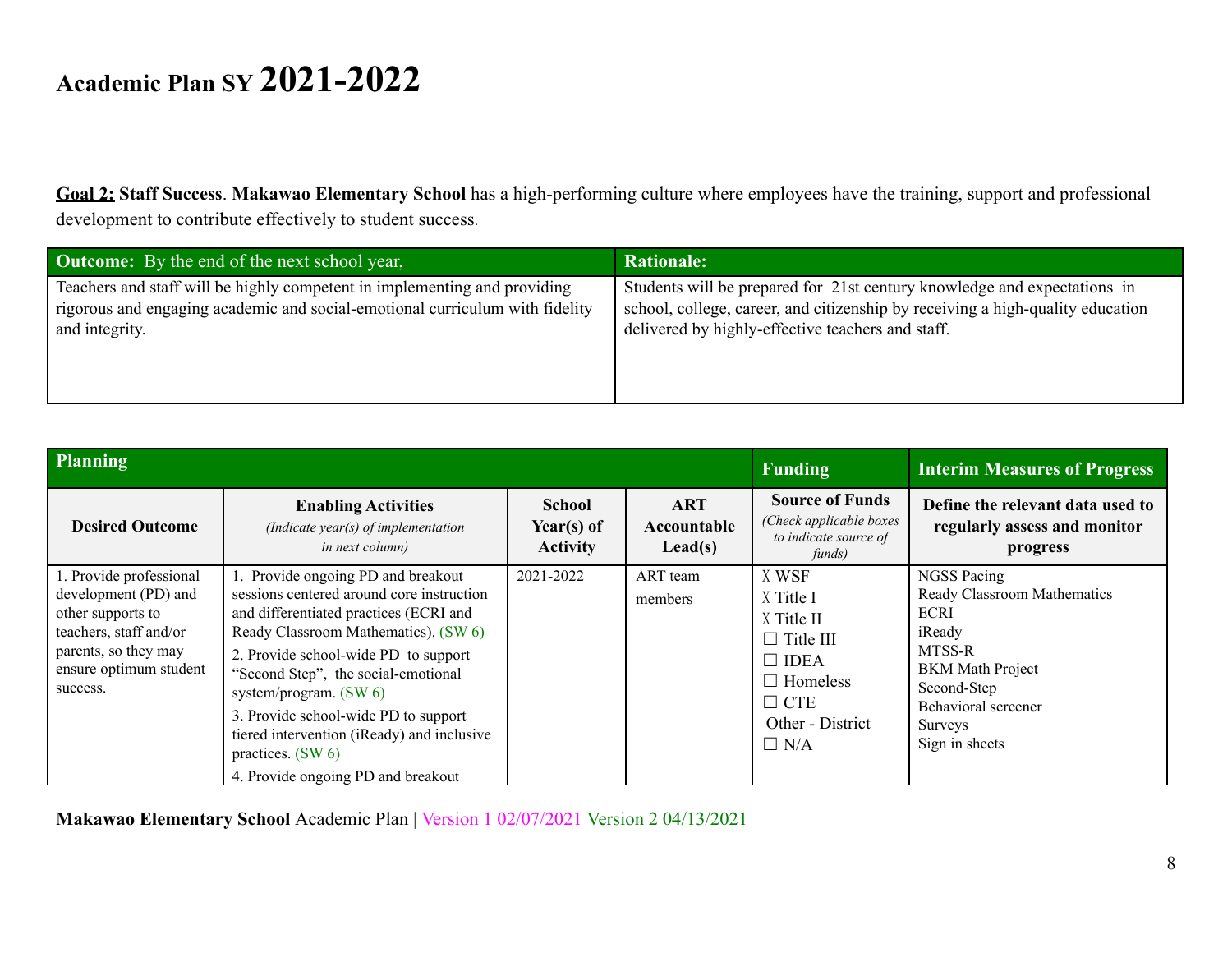|                                                                                                                                           | sessions for NGSS. $(SW 6)$<br>5. Provide ongoing PD and breakout<br>sessions to support Project-Based<br>Learning. $(SW 6)$                                                                                                                                                                                                                                                                                                                                                                                                                                                                                                                                                  |           |                     |                                                                                                                                         |                                                                                                 |
|-------------------------------------------------------------------------------------------------------------------------------------------|-------------------------------------------------------------------------------------------------------------------------------------------------------------------------------------------------------------------------------------------------------------------------------------------------------------------------------------------------------------------------------------------------------------------------------------------------------------------------------------------------------------------------------------------------------------------------------------------------------------------------------------------------------------------------------|-----------|---------------------|-----------------------------------------------------------------------------------------------------------------------------------------|-------------------------------------------------------------------------------------------------|
| 2. Continue to provide<br>collaboration and<br>coaching/mentoring time<br>for teachers and staff to<br>ensure instructional<br>coherence. | . Examine common formative<br>assessments and analyze student data<br>using common performance expectations.<br>Data will be used to adjust instruction to<br>meet the needs of the students. (SW 6)<br>2. Examine specific RtI data to determine<br>student placement in tiers and how<br>students are responding to interventions.<br>$(SW_0)$<br>3. Provide time for teachers and staff to<br>collaborate in order to optimize staff<br>effectiveness and student success. (ie:<br>data team process; inclusive practices,<br>high-engagement instructional activities,<br>collaboration between staff members,<br>curriculum pacing and implementation,<br>etc.) $(SW 6)$ | 2021-2022 | ART team<br>members | X WSF<br>X Title I<br>$\Box$ Title II<br>$\Box$ Title III<br>$\Box$ IDEA<br>$\Box$ Homeless<br>$\Box$ CTE<br>$\Box$ Other<br>$\Box$ N/A | Data Team/PLC Minutes<br>Walkthroughs<br>Coaching/Mentor Logs<br>Break out sessions<br>RtI data |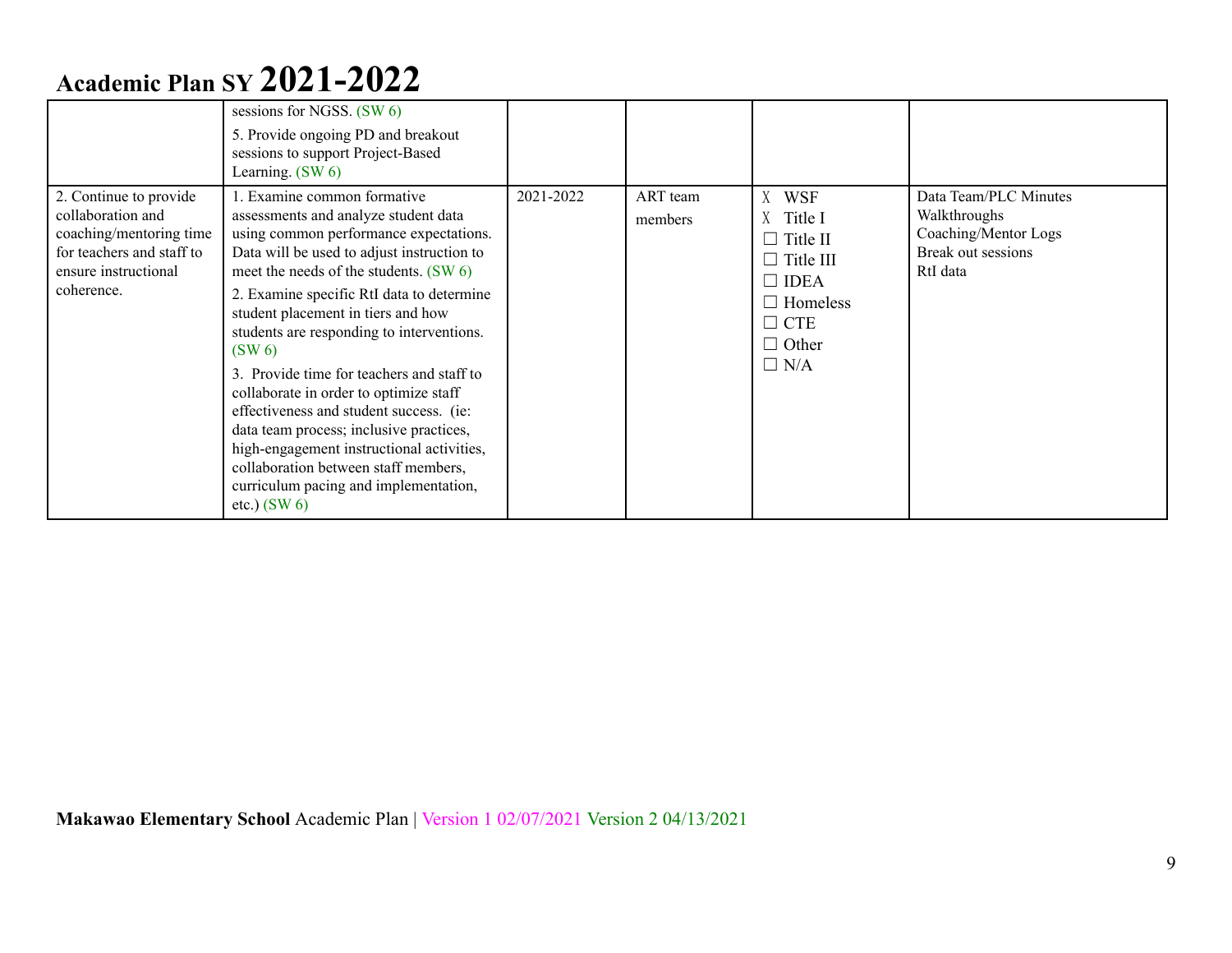**Goal 3: Successful Systems of Support.** The system and culture of **Makawao Elementary School** works to effectively organize financial, human, and community resources in support of student success.

| <b>Outcome:</b> By the end of the next year,                                                                                                                     | <b>Rationale:</b>                                                                                                                                                       |
|------------------------------------------------------------------------------------------------------------------------------------------------------------------|-------------------------------------------------------------------------------------------------------------------------------------------------------------------------|
| The members of the school community will be well-informed and participate in<br>current academic and social-emotional practices for the benefit of all students. | All members of the school community will have the skills to support students<br>for success in school, college, career, and citizenship in our 21st century<br>society. |

| Planning               |                                                                                      |                                                |                                             | Funding                                                                              | <b>Interim Measures of Progress</b>                                       |
|------------------------|--------------------------------------------------------------------------------------|------------------------------------------------|---------------------------------------------|--------------------------------------------------------------------------------------|---------------------------------------------------------------------------|
| <b>Desired Outcome</b> | <b>Enabling Activities</b><br>(Indicate year(s) of implementation<br>in next column) | <b>School</b><br>Year(s) of<br><b>Activity</b> | <b>ART</b><br><b>Accountable</b><br>Lead(s) | <b>Source of Funds</b><br>(Check applicable<br>boxes to indicate<br>source of funds) | Define the relevant data used to<br>regularly assess and monitor progress |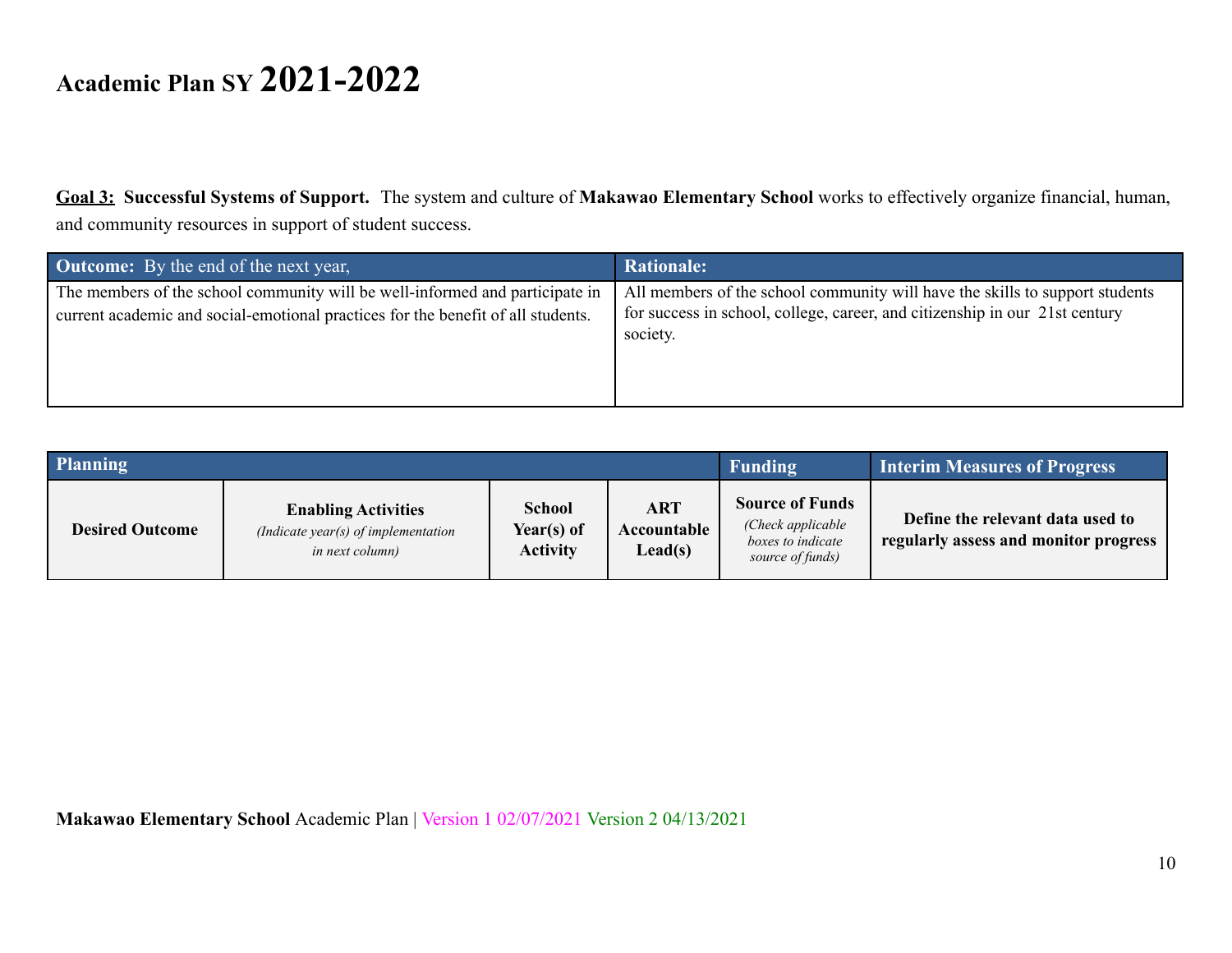| 1. Increase parental and<br>community involvement/<br>engagement to educate<br>the whole child.                                                                                    | 1. Reconstitute on-campus family<br>events (i.e., May Day, Open House,<br>Fall Parade, Santa's Workshop, Parent<br>Lunch, Kindergarten Orientation, Fun<br>Run, etc.) $(SW7)$<br>2. Continue parent communication<br>through various media (i.e., Twitter,<br>Facebook, Makawao School website,<br>Ho'olaulima, Instagram, Synervoice,<br>classroom newsletters, etc.) (SW 7)<br>3. Implement academic-based events for<br>parents and students. (SW 7) | 2021-2022 | ART team<br>members | X WSF<br>X Title I<br>$\Box$ Title II<br>$\Box$ Title III<br>$\Box$ IDEA<br>$\Box$ Homeless<br>$\Box$ CTE<br>$\Box$ Other<br>$\Box$ N/A | Sign in sheets<br>Website maintenance<br>Ho'olaulima<br>Synervoice<br>Agendas<br>Surveys and evaluations                                                                                                                                                                                              |
|------------------------------------------------------------------------------------------------------------------------------------------------------------------------------------|---------------------------------------------------------------------------------------------------------------------------------------------------------------------------------------------------------------------------------------------------------------------------------------------------------------------------------------------------------------------------------------------------------------------------------------------------------|-----------|---------------------|-----------------------------------------------------------------------------------------------------------------------------------------|-------------------------------------------------------------------------------------------------------------------------------------------------------------------------------------------------------------------------------------------------------------------------------------------------------|
| 2. To continue to use the<br>data team process to<br>determine effective<br>strategies for continuous<br>school improvement and<br>student achievement<br>through a shared vision. | 1. ART team will meet at least<br>quarterly and use the data team process<br>to review the evidence of progress as<br>indicated in the academic plan. (SW 3)                                                                                                                                                                                                                                                                                            | 2021-2022 | ART team<br>members | X WSF<br>X Title I<br>$\Box$ Title II<br>$\Box$ Title III<br>$\Box$ IDEA<br>$\Box$ Homeless<br>$\Box$ CTE<br>$\Box$ Other<br>$\Box$ N/A | Updated Academic/Financial Plan<br>Comprehensive Needs Assessment<br>WASC Self-Study Feedback<br>Agendas/Calendar<br><b>ELL Monitoring Feedback</b><br><b>Universal Screener Data</b><br>School Quality Survey Data<br>Panorama Survey Data<br>Dibels Data<br><b>Smarter Balanced Assessment Data</b> |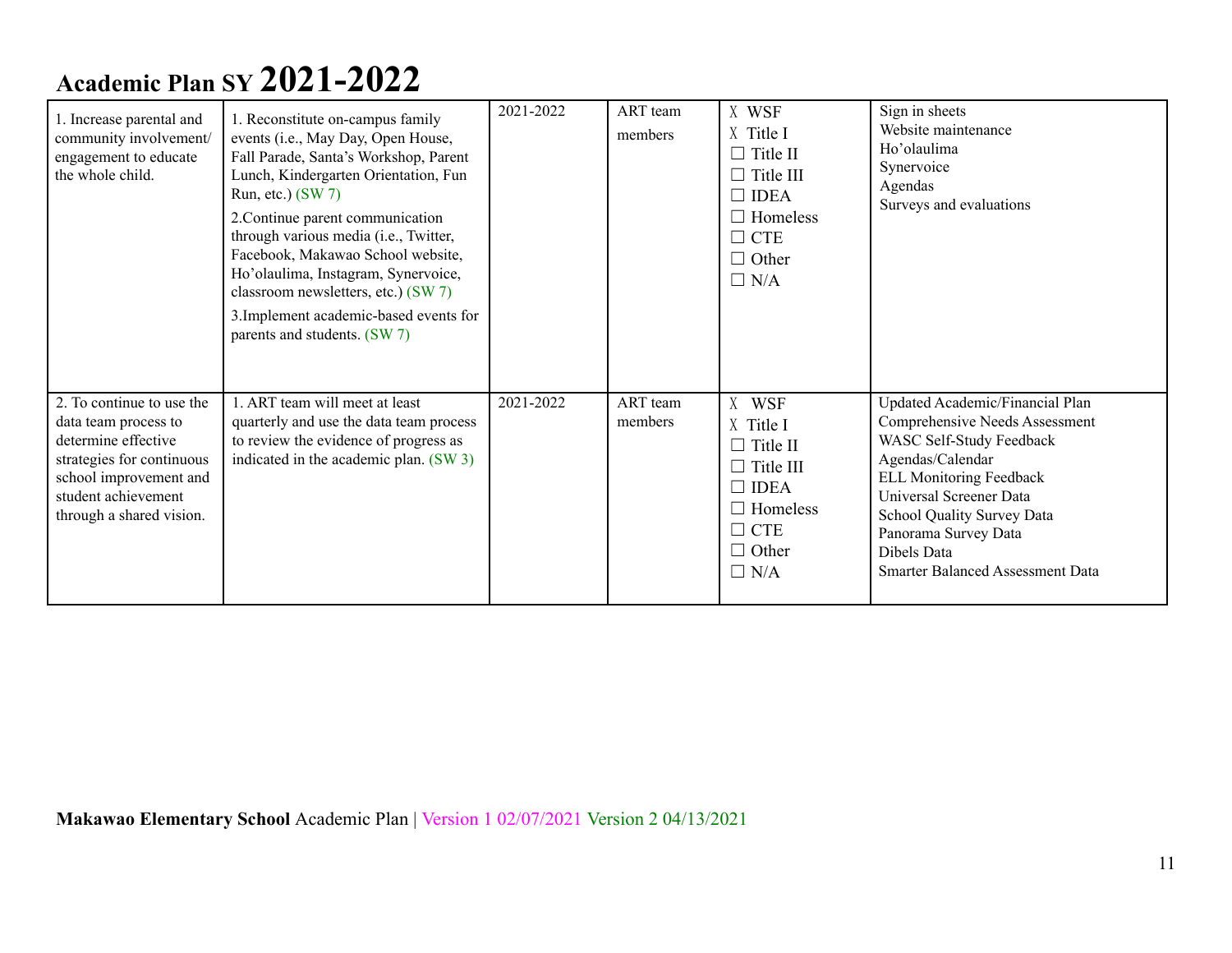| Program Plan Requirement is<br>(e.g. CNA, SCC Assurances)<br>Other evidence that the SW<br>addressed<br>1. All schoolwide (SW) program plan requirements must be addressed in the AcPlan and/or through other evidence.<br>where the SW Program<br>Location in the AcPlan<br>Plan Requirement is<br>(e.g. page #, section)<br>addressed |
|-----------------------------------------------------------------------------------------------------------------------------------------------------------------------------------------------------------------------------------------------------------------------------------------------------------------------------------------|
| Within the AcPlan, label locations where SW program plan requirements are addressed, if applicable (e.g. SW 5, SW 6, SW 7).<br>On this document, summarize locations in the AcPlan and other evidence that SW program plan requirements are addressed.<br><b>ESSA 1114(b)</b><br>SW Program Plan Requirements<br>ക്                     |

Title I Addendum to the 2021 Academic Plan (AcPlan), School Year 2021-22 School Name: Makawao Elementary School<br>Date: April 23,<br>2021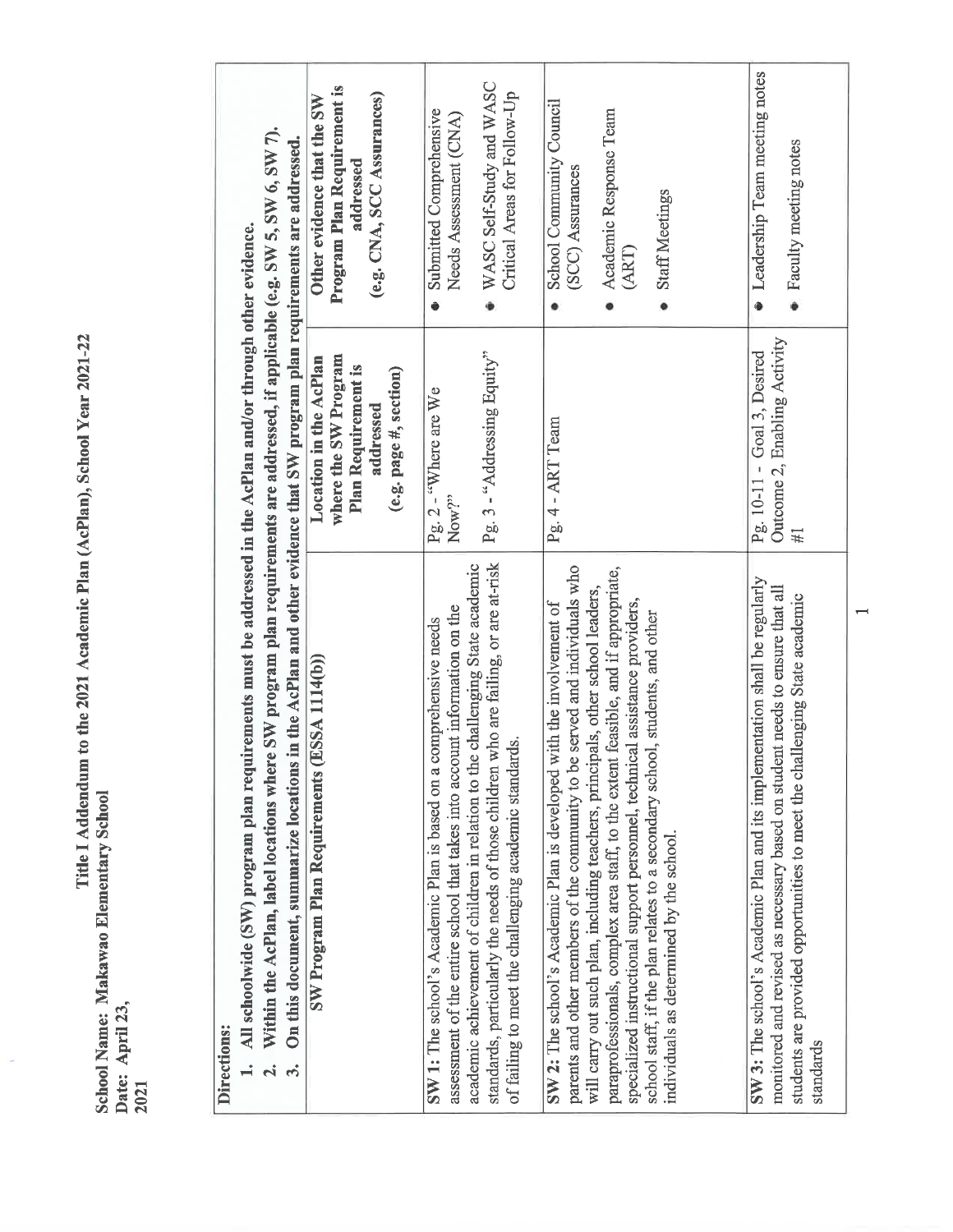| Data Team meeting notes<br>SCC meeting notes | • Operation's meeting notes | School website<br><b>SCC Meetings</b>                                                                                                                           | Parent and Family Engagement<br>Activities                                                                                              | $WASC$ documentation | Title 1 Meeting | <b>DARE</b> Program                                                                                                                                   | Artists in the Schools                                                     | • Head Start                                                                                                                                          | <b>Book Trust</b>                                                                                                                | Fresh Fruit and Vegetable<br>Program (FFVP) | Funding Sources (SPED, EL) |
|----------------------------------------------|-----------------------------|-----------------------------------------------------------------------------------------------------------------------------------------------------------------|-----------------------------------------------------------------------------------------------------------------------------------------|----------------------|-----------------|-------------------------------------------------------------------------------------------------------------------------------------------------------|----------------------------------------------------------------------------|-------------------------------------------------------------------------------------------------------------------------------------------------------|----------------------------------------------------------------------------------------------------------------------------------|---------------------------------------------|----------------------------|
|                                              |                             | Outcome 1, Enabling Activity<br>Pg. 11 - Goal 3, Desired                                                                                                        | 1 & 2                                                                                                                                   |                      |                 | Outcome 1 "whole child".<br>Pg. 6 - Goal 1, Desired                                                                                                   | Enabling Activity 5, 6, 7                                                  |                                                                                                                                                       |                                                                                                                                  |                                             |                            |
|                                              |                             | Education, parents, and the public and the information contained in such a plan<br>the Hawaii Department of<br>SW 4: The school's Academic Plan is available to | the extent practicable,<br>provided in a language that the parents can understand<br>is in an understandable and uniform format and, to |                      |                 | coordination and integration with other federal, state, and local services,<br>SW 5: If appropriate and applicable, the Academic Plan is developed in | resources, and programs (e.g., programs supported under this Act, violence | programs, adult education programs, career and technical education programs,<br>prevention programs, nutrition programs, housing programs, Head Start | and improvement activities<br>and schools implementing comprehensive support<br>or targeted support and improvement activities). |                                             |                            |

Title I Addendum to the 2021 Academic Plan (AcPlan), School Year 2021-22<br>Date: April 23,<br>2021

 $\mathbf{a}$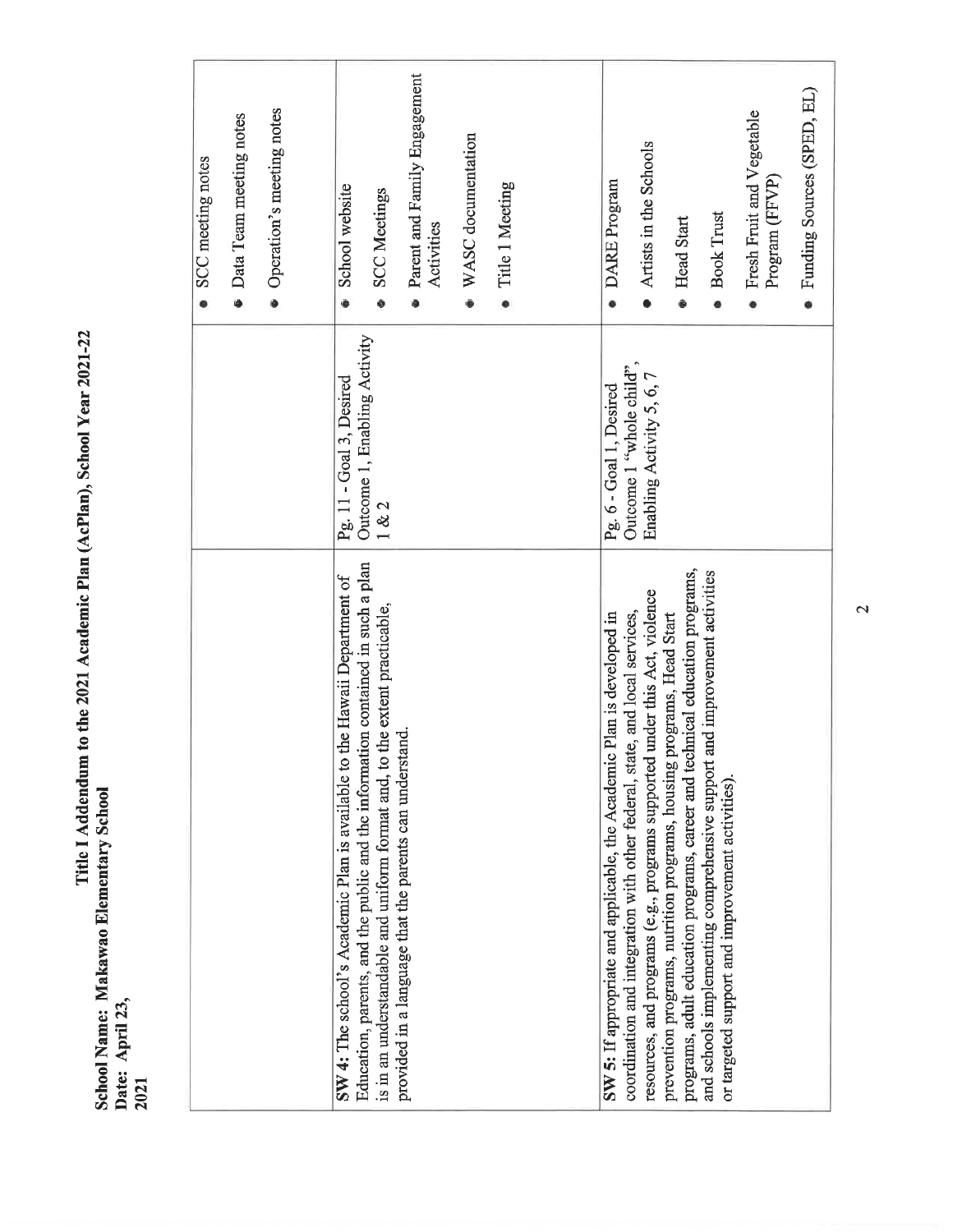|                                                                                                                                                                        |                                                           | · Guest Speakers                                        |
|------------------------------------------------------------------------------------------------------------------------------------------------------------------------|-----------------------------------------------------------|---------------------------------------------------------|
|                                                                                                                                                                        |                                                           | · Haleakala National Park grant                         |
|                                                                                                                                                                        |                                                           | Kokua Funds<br>$\bullet$                                |
| of the strategies that the<br>SW 6: The Academic Plan includes a description                                                                                           | Pg. 2                                                     | Core Curriculum/Tier 1                                  |
| school will be implementing to address school needs, including a description of<br>how such strategies will                                                            | Pg.3                                                      | · Inclusion Model - Stetson                             |
| (i) provide opportunities for all children, including each of the subgroups of                                                                                         | Pg. 6 - Goal 1, Desired                                   | Response to Intervention (RTI)<br>$\bullet$             |
| students (i.e. economically disadvantaged, major racial and ethnic groups,<br>children with disabilities, English learners) to meet the challenging State              | Outcome 1, Enabling Activity<br>$1 - 7$ .                 | · ECRI Program                                          |
| academic standards;                                                                                                                                                    | Pg. 7 - Goal 1, Desired                                   | · EL Program                                            |
| program in the school, increase the amount and quality of learning time, and<br>(ii) use methods and instructional strategies that strengthen the academic             | outcome 2, Enabling Activity<br>$1 - 4.$                  | Social Emotional Learning<br>(SEL) Program<br>$\bullet$ |
| help provide an enriched and accelerated curriculum, which may include<br>programs, activities, and courses necessary to provide a well-rounded                        | Outcome 1, Enabling Activity<br>Pg. 8-9 - Goal 2, Desired | · Counseling                                            |
| education; and                                                                                                                                                         | $1 - 5$                                                   | Tutoring                                                |
| (iii) address the needs of all children in the school, but particularly the needs of<br>those at risk of not meeting the challenging State academic standards, through | Pg. 9 - Goal 2, Desired<br>Outcome 2 - Enabling           | Mentoring                                               |
| activities which may include-                                                                                                                                          | Activity $1 - 3$ .                                        | <b>Professional Development</b>                         |
| instructional support services, mentoring services, and other<br>programs, specialized<br>(I) counseling, school-based mental health                                   |                                                           | (PD)/substitutes                                        |
| strategies to improve students' skills outside the academic subject<br>areas:                                                                                          |                                                           | Complex Area and State<br>managed plans                 |
| preparation for and awareness of opportunities for postsecondary<br>education and the workforce, which may include career and<br>$\oplus$                              |                                                           |                                                         |
| technical education programs and broadening secondary school                                                                                                           |                                                           |                                                         |
| students' access to coursework to earn postsecondary credit while                                                                                                      |                                                           |                                                         |
| Placement, International<br>still in high school (such as Advanced                                                                                                     |                                                           |                                                         |
| Baccalaureate, dual or concurrent enrollment, or early college high                                                                                                    |                                                           |                                                         |

Title I Addendum to the 2021 Academic Plan (AcPlan), School Year 2021-22<br>Date: April 23,<br>2021